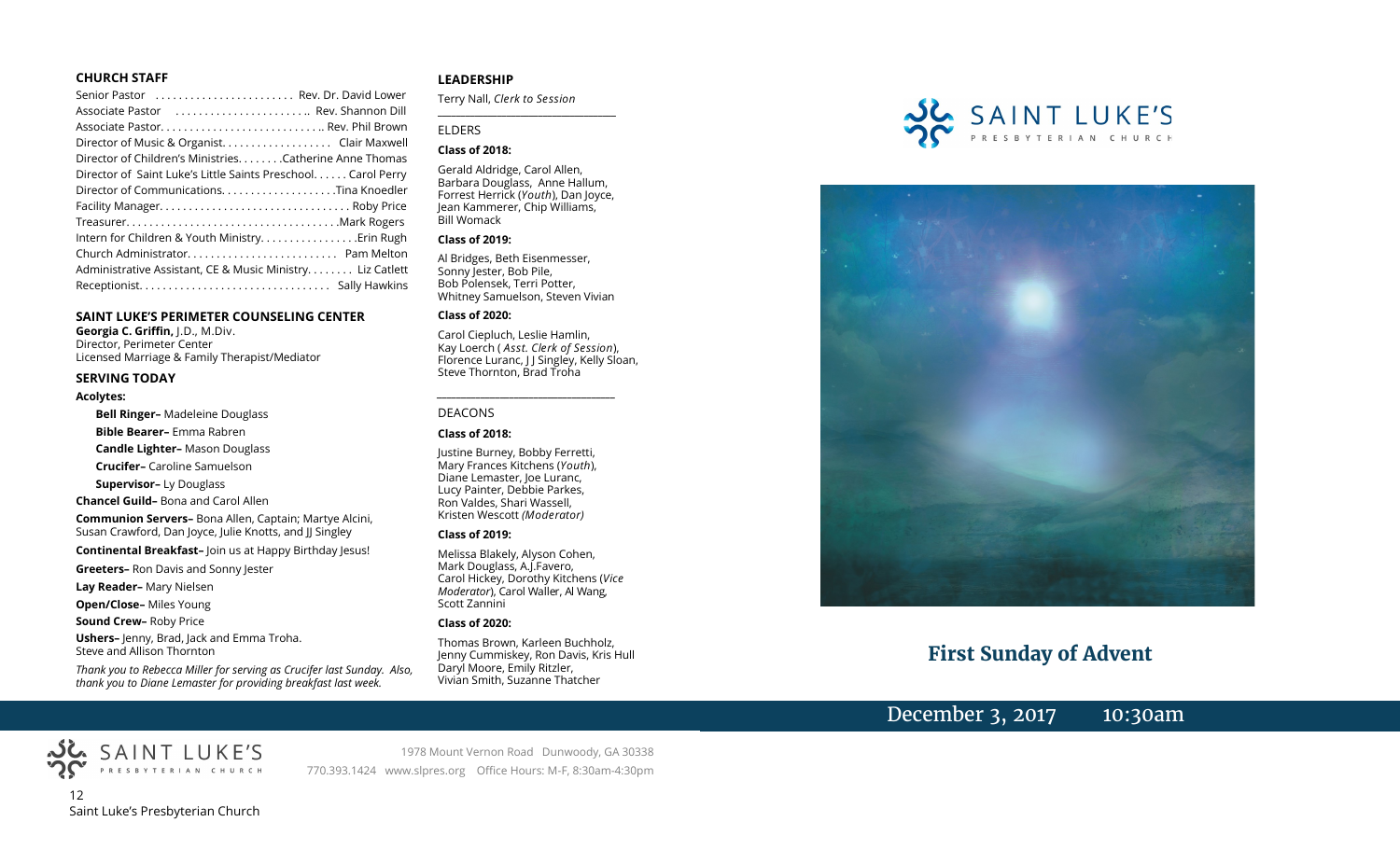

1978 Mount Vernon Road • Dunwoody, Georgia 30338 770.393.1424 • www.slpres.org

#### **December 3, 2017**  First Sunday of Advent

#### **Liturgical Color:** Purple

*Liturgical colors can orient us to the season of the church year and help to engage the sense of sight in worship. Purple (and sometimes blue, in Advent) designates a season of preparation.*

# **SUNDAY SCHEDULE**

8:30am Chapel Communion Service 9:30am Sunday School 10:30am Sanctuary Worship Service *Nursery available at all services and Sunday School.* 

# MISSION

Responding to God's call and empowered by the Holy Spirit, we invite all to join us in knowing, serving, and sharing Jesus Christ here and around the world.

# VISION

To be a beacon of faith, hope, and love– every member an active disciple in Christ's ministry.

# **WELCOME, GUESTS!**

We are delighted you are worshipping with us.

**DURING** the Welcome, please print the requested information on the Friendship Pad and pass the Friendship Pad down the pew.

**AFTER** the worship service, please join us outside the Sanctuary where our Pastors or a church officer will be available to answer questions and provide you with a loaf of freshly -baked bread.

**FOR MORE** information about our programs, ministries or membership, please contact one of our Pastors at 770.393.1424, or visit our website: slpres.org.

# **THAT ALL MAY WORSHIP**

 $\mathcal{D}_{\mathrm{r}}$ **ASSISTIVE** A hearing loop is accessible by switching hearing aids to T-coil. Also, large print hymnals and back cushions are available. Please contact an usher thistext for further assistance.

**CHILDREN** are a precious part of our church family, and we welcome them in worship. Worship notebooks and lacing crosses are available on the back ledges of the sanctuary for preschool and elementary ages. Each week, children are invited to walk up for an age-appropriate message during "Tell Us Our Story." After that time, they may remain in worship, or go to child care (PreK and younger).

# ADULT MINISTRY

**Shannon Dill shannondill@slpres.org / 770.393.1424 ext. 229** 

#### **ADULT SUNDAY SCHOOL**

Individual classes have begun. Please see the website for a full description of each class. (http://slpres.org/program-ministries/adult-ministry/sunday-school)

 $\_$  ,  $\_$  ,  $\_$  ,  $\_$  ,  $\_$  ,  $\_$  ,  $\_$  ,  $\_$  ,  $\_$  ,  $\_$  ,  $\_$  ,  $\_$  ,  $\_$  ,  $\_$  ,  $\_$  ,  $\_$  ,  $\_$  ,  $\_$  ,  $\_$  ,  $\_$ 

Faith Foundations: Room 232 House to House: Room 203 Seasons of the Spirit: Room 231/233 Soul Food: Room 234/236

## **FRIDAY MORNING MEN'S BIBLE STUDY**

Fellowship and Bible study every Friday from 6:40-8am in the Parlor with Dan Joyce.

## **BIBLE STUDY: "WAYFARERS"**

Come join David, Shannon or Phil as this week's preacher leads a study of the scripture for the upcoming Sunday's worship. Meet on Wednesdays at 10am in the church library.

## **MEN'S BREAKFAST, MADDIE DILL AND UGA**

**MIRACLE** — Saturday, December 9 at 8am. It's a story that will remind us all of the hope that this generation is giving to the next and how Saint Luke's commitment to mission work directly impacts the lives of our own youth and emboldens them to serve others. Additional information can be found at their web site, [http://www.ugamiracle.org/.](http://www.ugamiracle.org/) We really need to know how many will attend so we can plan accordingly for the amount of food to prepare. Please RSVP no later than December 6 to Pam Melton at the church office and please include the number in your party. Email Pam at [pammelton@slpres.org.](mailto:pammelton@slpres.org) All are welcome!

**NEW MEMBER CLASSES** — Our next classes and welcome of new members in January, will start on Sunday, January 7 and will run for three consecutive Sundays. New members will be welcomed on Sunday, January 28 by the Session and the congregation. For more information, please contact David Lower at davidlower@slpres.org.

**TARTAN TROT** — LOVE IOY HOPE Tartan Trot Shirts for Sale! Show your Tartan Trot spirit and your desire to win some pie by purchasing a LOVE JOY HOPE Tartan Trot green hoodie for \$25! Check out Scottie and the TT table in the lobby to purchase or order one (look for cards on the table). For more information, or to place an order, please contact TJ McGoldrick at [tj.mcgoldrick@gmail.com.](mailto:tj.mcgoldrick@gmail.com) Help us fill our Sponsor board with your names. Sponsor cards are available on the table in the lobby OR you may email Laura Singley [\(laurasingley@att.net\)](mailto:laurasingley@att.net) with your pledge. Don't forget we have a fun tartan gift for every Tartan Trot sponsor. Please let Laura know if you need to collect your gift. Please visit the website for full race information. [www.tartantrot.com.](http://www.tartantrot.com/)

**MARK YOUR CALENDARS** — FEAST begins on January 17 and will run for seven weeks (excluding Ash Wednesday). Additionally, PW Sandwich Project will be January 21.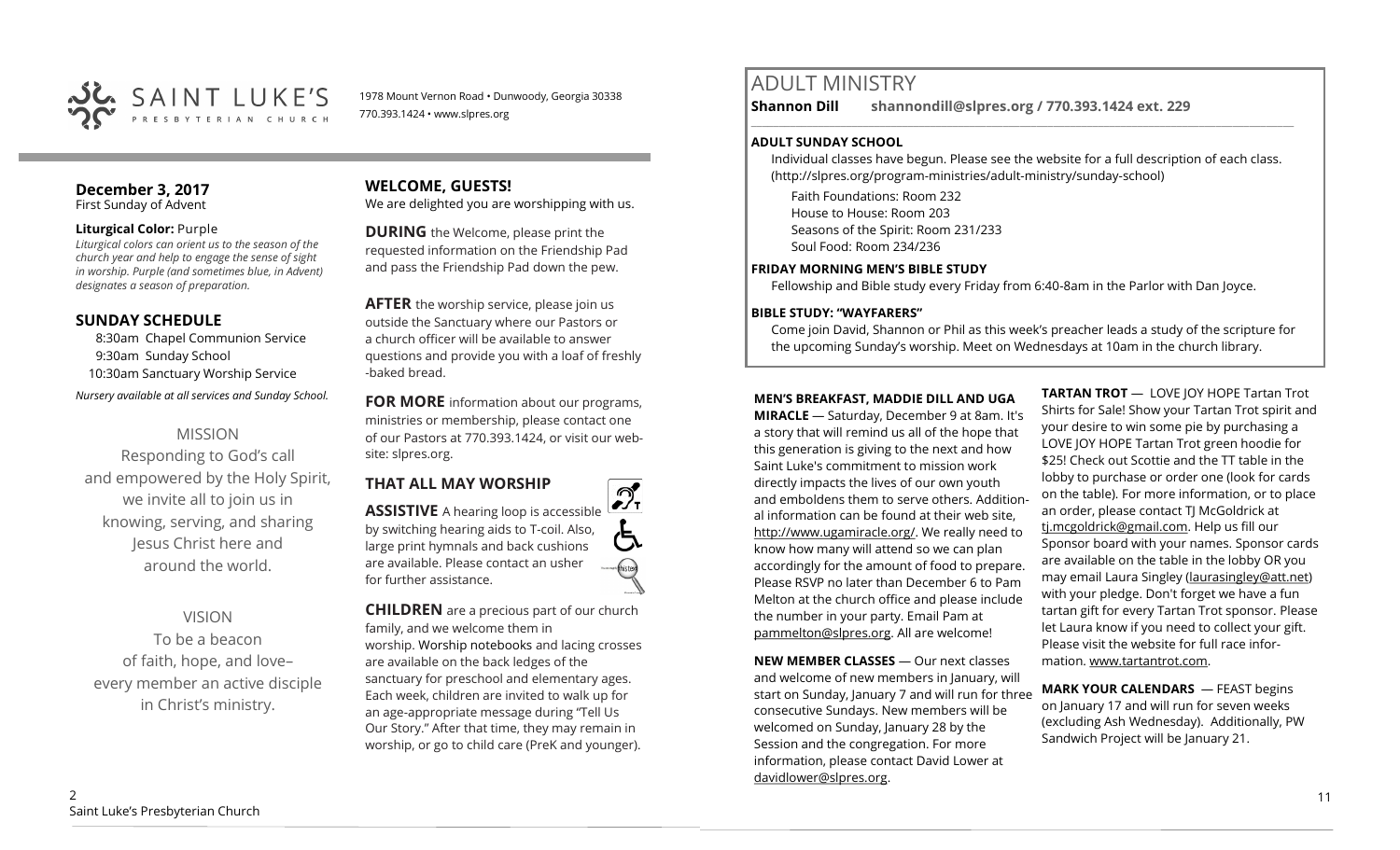# MUSIC MINISTRY

**Clair Maxwell clairmaxwell@slpres.org / 770.393.1424 ext. 227** 

\_\_\_\_\_\_\_\_\_\_\_\_\_\_\_\_\_\_\_\_\_\_\_\_\_\_\_\_\_\_\_\_\_\_\_\_\_\_\_\_\_\_\_\_\_\_\_\_\_\_\_\_\_\_\_\_\_\_\_\_\_\_\_\_\_\_\_\_\_\_\_\_\_\_\_\_\_\_\_\_\_\_\_\_\_\_\_\_\_\_\_\_\_\_\_\_\_\_\_\_

## **CHOIR REHEARSALS ON WEDNESDAYS**

5:00-5:45pm Cherub Choir, Ages 4-5, *Yvonne Miller, Director*  5:00-5:45pm Westminster Choir, Grades 1-5, *Clair Maxwell, Director*  6:30-7:20pm Festival Ringers, Youth & Adults, *Clair Maxwell, Director*  7:30-9:00pm Chancel Choir, Youth & Adults, *Clair Maxwell, Director* 

#### **UPCOMING EVENTS**

December 10 : Toys for Tots concert with brass – 4pm December 17 : Lessons and Carols service - 10:30am

# YOUTH MINISTRY

**Phil Brown philbrown@slpres.org / 770.393.1424 ext. 238** 

#### **HERE'S WHAT'S COMING UP IN YOUTH MINISTRY:**

#### **SUNDAY SCHOOL**

Happy Birthday, Jesus! Great brunch and party in the Great Hall. 9:15-10:30am

#### **YOUTH GROUP**

**Tonight -** Ugly Christmas Sweater and White Elephant Gift Exchange Party. Middle School at Clara Young's house, 5-6:30pm. High School at The Coffie House, 7-8:30pm. Wear your best Christmas outfit. Bring a wrapped gift to exchange, \$7.52 (not a typo!) max. amt.

 $\_$  ,  $\_$  ,  $\_$  ,  $\_$  ,  $\_$  ,  $\_$  ,  $\_$  ,  $\_$  ,  $\_$  ,  $\_$  ,  $\_$  ,  $\_$  ,  $\_$  ,  $\_$  ,  $\_$  ,  $\_$  ,  $\_$  ,  $\_$  ,  $\_$  ,  $\_$ 

**December 10-** Youth group will not meet because of the High School Retreat. Come help out at the Toys for Tots Benefit Concert at 4pm!

#### **HIGH SCHOOL CHICK FIL A BREAKFAST**

We will be meeting at the Jett Ferry Chick Fil A at 7am on December 12 for breakfast before school. Let Phil know if you'll be needing a ride to school.

#### **SENIOR HIGH RETREAT**

December 8 – 10. Location: Mountain T.O.P. Camp in Central Tennessee.

## **In Preparation for Worship**

"Advent is concerned with that very connection between memory and hope which is so necessary to man. Advent's intention is to awaken the most profound and basic emotional memory within us, namely, the memory of the God who became a child. This is a healing memory; it brings hope. The purpose of the Church's year is continually to rehearse her great history of memories, to awaken the heart's memory so that it can discern the star of hope.…It is the beautiful task of Advent to awaken in all of us memories of goodness and thus to open doors of hope."

*- Joseph Cardinal Ratzinger*

## **Gathering Prayer**

**Prelude** Let All Mortal Flesh Keep Silence *arr. John Innes*

## **Chiming of the Hour**

## **Welcome and Announcements**

*If you are new to Saint Luke's today, welcome, we are so glad you are here! We have a gift of fresh bread we would love to give to you as a token of our gratitude. Please introduce yourself after worship to receive your welcome gift.*

*Please take the time now to fill out the Friendship Pads situated at the end of each pew. Write down your names and pass the pad down the pew, so that you may greet your pew neighbors by name and that we may know you are here.*

# **Lighting of the Advent Candle\* The Cameron Family The Cameron Family**

- They say God loved the world so dear Jill Hudson, Solo He set aside His crown And cloaked Himself in human shape; They say that He came down, And dwelt awhile among us here. He came on down.
- *Verses 1, 4 and 6*

**Opening Hymn #88\*** O Come, O Come, Emmanuel *VENI EMMANUEL* 

# **Call to Confession\***

Leader: The Lord be with you. **People: And also with you.** Leader: Let us pray.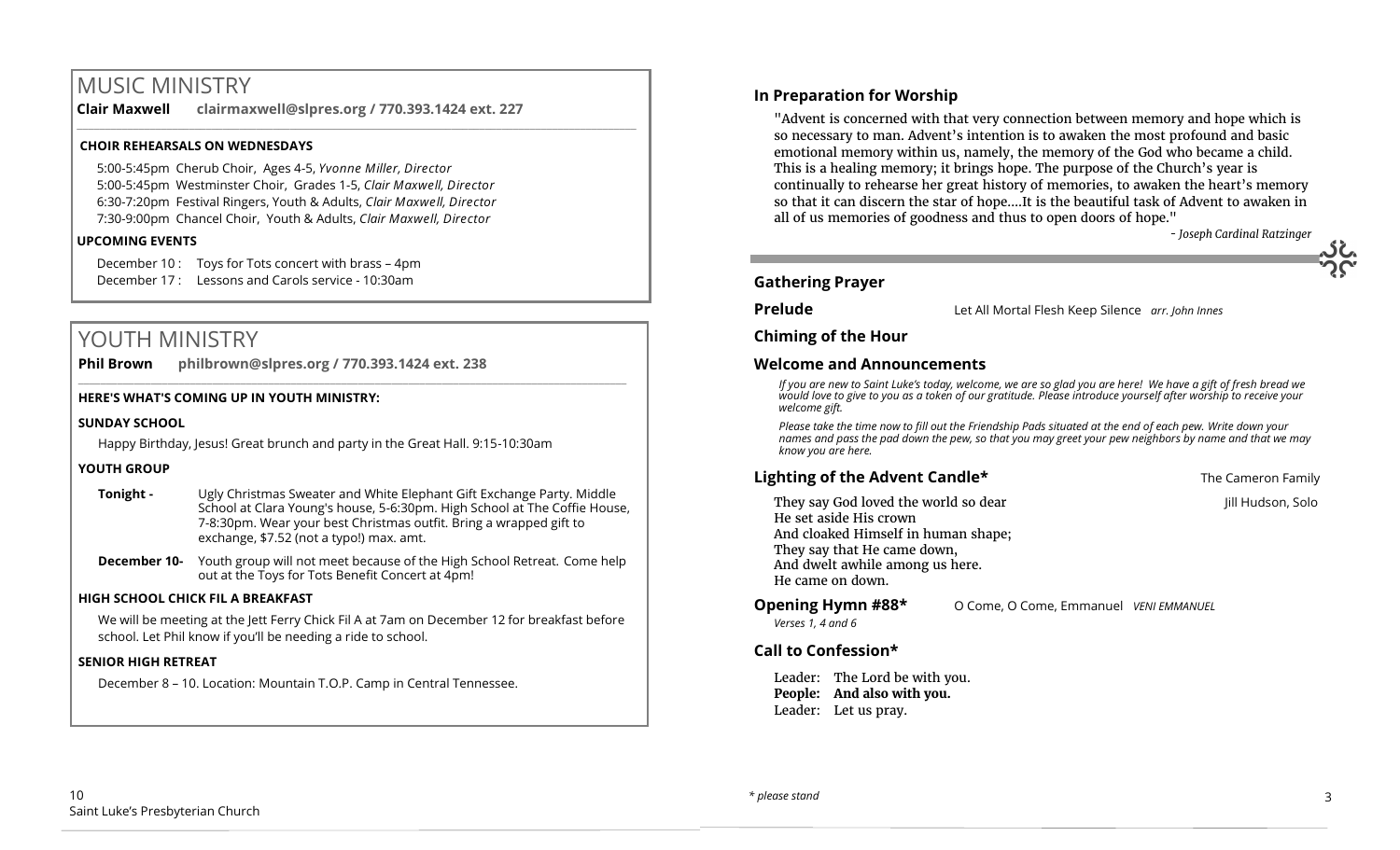## **Prayer of Confession\***

#### **God of hope,**

**your coming into our world fills us with joy and expectation. We confess, however, that in the hustle and bustle of the season we allow the lights in the trees to distract from your True Light. Be born anew in our hearts this Advent. Help us to give more of our selves to each other, to worship you more fully, and to love all your children. Hear now our silent prayers of confession…***(Silence is kept for personal confession)* 

Leader: Lord, in Your mercy, **People: Hear our prayer. Amen.**

## **Assurance of Forgiveness\***

## **Song of Praise #113**<sup>\*</sup> Refrain from Angels We Have Heard on High *GLORIA*

**Gloria in excelsis Deo! Gloria in excelsis Deo!** 

## **Passing of the Peace of Christ\***

Leader: May the peace of Christ be with you. **People: And also with you.**

#### **Prayer for Illumination**

**Scripture Lesson** Daniel 3:1-30, *pages 774-775 of the Old Testament*

Leader: The Word of the Lord. **People: Thanks be to God.**

## **Tell Us Our Story Shannon Dill Contract Contract Contract Contract Contract Contract Contract Contract Contract Contract Contract Contract Contract Contract Contract Contract Contract Contract Contract Contract Contra**

Children ages 3 and under will be welcomed in our child care rooms (114, 117, 120). Faithful Friends<br>(PreK, K, 1<sup>st</sup>) are encouraged to remain in worship today to experience communion and explore the additional *worship materials in their notebooks and on the back window ledges of the sanctuary. Our Faithful Friends class will return next week.*

 $\overline{\Delta}$ 

**Anthem He Comes to Us As One Unknown** Chancel Choir *arr. John Ferguson* 

He comes to us as one unknown, a breath unseen, unheard; as though within a heart of stone, or shriveled seed in darkness sown, a pulse of being stirred.

He comes when souls in silence lie and thoughts of day depart;

half-seen upon the inward eye, a falling star across the sky of night within the heart. He comes to us in sound of seas, the ocean's fume and foam;

yet small and still upon the breeze, a wind that stirs the tops of trees, a voice to call us home. *Continued on next page*

# S P L A S H ! CHILDREN'S MINISTRIES

**Catherine Anne Thomas cathomas@slpres.org / 770.393.1424 ext. 228** 

#### **GET READY TO WAIT!**

The season of Advent begins today, Sunday, December 3. Here are some important dates to keep in mind as calendars begin to fill:

**\_\_\_\_\_\_\_\_\_\_\_\_\_\_\_\_\_\_\_\_\_\_\_\_\_\_\_\_\_\_\_\_\_\_\_\_\_\_\_\_\_\_\_\_\_\_\_\_\_\_\_\_\_\_\_\_\_\_\_\_\_\_\_\_\_\_\_\_\_\_\_\_\_\_\_\_\_\_\_\_\_\_\_\_\_\_\_\_\_\_\_\_\_\_\_\_\_\_\_\_\_\_\_\_\_\_\_** 

#### **AVAILABLE NOW, TAKE-OUT ADVENT KITS**

All families with children are invited to stop by the main lobby and pick up their "Take-Out" box filled with daily Advent activities. Beginning on Sunday, December 3, just "take out" an envelope each day to experience new ways of waiting together.

#### **DECEMBER 10 - CHRISMONS (CHRIST'S MONOGRAM)**

The Saint Luke's Presbyterian Women have been making Chrismons for the children of our church for 25 years. The word "Chrismon" stands for "Christ Monogram" and is an abbreviation for His name or a representation of Him. This year's Chrismon will be revealed and distributed during both worship services on Sunday, December 10. If there are any questions please contact either Susan Crawford, 770-698-8737.

#### **DECEMBER 21 – LIVE NATIVITY**

Invite your friends to this community favorite! We'll interact with the friendly beasts; see Mary, Joseph, shepherds, kings, angels, and a tiny baby; drink hot chocolate; make s'mores; hear beautiful music and the nativity gospel; and remember the joy and love! 6pm-7:30pm.

#### **DECEMBER 24 – CHRISTMAS EVE FAMILY WORSHIP AT 5PM, SANCTUARY**

This worship service, for many of us, is the foundation of our Christmas celebration activities. Led by our own children, it's a sweet and powerful reminder that Christ was born for all.

Our speaking parts have been claimed, but we still need kid leadership for December 24 at 5pm. We need shepherd helpers, and helpers to hand out the costume kits. We could use a few adults to help direct and send folks to Bethlehem at the right time! We will have one run-through on December 17. Please contact [cathomas@slpres.org](mailto:cathomas@slpres.org) for more information.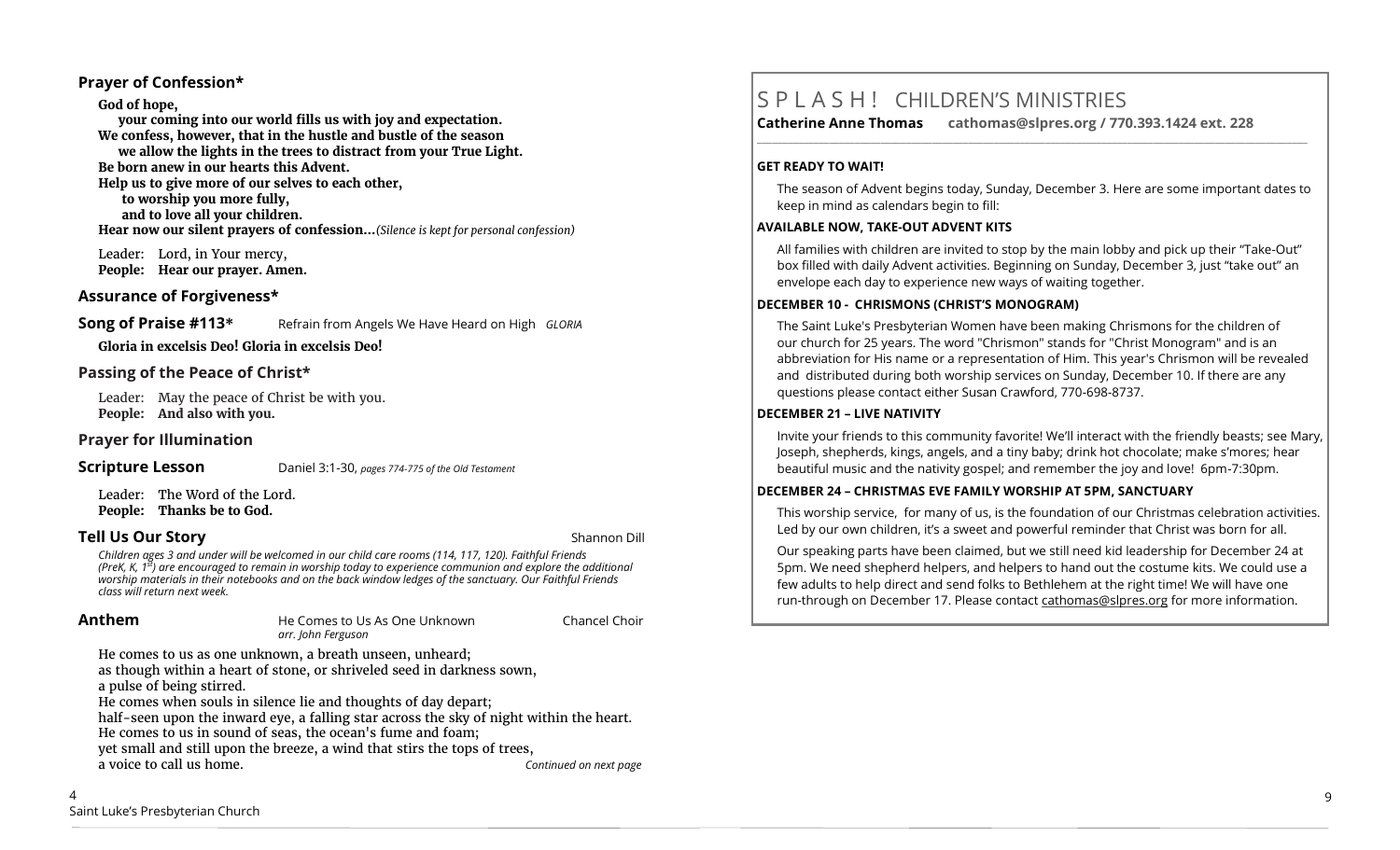

**ADVENT AND CHRISTMAS HAPPENINGS** Some highlights of the season include:

**POINSETTIAS FOR CHRISTMAS** —You can help decorate the church *and* honor or remember a loved one by purchasing a poinsettia. Donation envelopes are in the pew boxes. \$15 per plant (please write poinsettias on the memo line). Names will be published in the bulletin on December 17. On January 7, plants may be taken home to enjoy! Questions? Contact Nancy Self, 404.237.6551 or nself@comcast.net.

**THORNWELL CHRISTMAS OFFERING** — Join our tradition of donating to Thornwell in lieu of sending Christmas cards to your Saint Luke's family. Names will be published in the December 17 bulletin. Please make checks payable to SL PW , place your contribution in the specially marked envelope in the pew rack & then place in offering plate. Deadline: Sunday, December 10.

**OWLS CHRISTMAS OPEN HOUSE** - Saint Luke's OWLS (Older, Wiser, Loving Seniors) will host their Christmas Open House on Saturday, December 9 from 2-4pm. The event will be held at the home of the Buchholz's. Please bring an hors d'oeuvre to share. Sign up sheet is on the bulletin board in the lobby.

**PRESBYTERIAN WOMEN (PW) CHRISTMAS BAKE SALE** —The PW will have two types of mini loaves available for purchase, Triple Chocolate & Cranberry-Orange on Sunday, December 10. These delicious, homemade breads make wonderful hostess gifts. \$4 each. Please, cash or check.

**TOYS FOR TOTS BENEFIT CONCERT** — Sunday, December 10, 4pm at Saint Luke's. The Premiere Brass Quintet, Festival Ringers and Chancel Choir present our annual community concert program benefitting the Atlanta Chapter of Toys for Tots. Christmas carols complete with an audience singa-long helps capture the spirit of the season. Bring a new, unwrapped toy for donation.

**SAINT LUKE'S ADULT CHRISTMAS PARTY** —Sunday, December 10 after the Toys for Tots Concert at the home of Dan & Sally Joyce. Please bring an appetizer or dessert to share. Childcare will be provided in the kid-friendly basement of the Joyce home, complete with toys and a big screen movie. Babysitters will be on hand to supervise. Please sign up on the poster in the lobby.

**LESSONS AND CAROLS —** Sunday, December 17 at the 10:30am service. Our annual tradition of readings and carols by congregation and choirs accompanied by youth instrumentalists, soloists, piano and organ. Arrive early for this special Sunday service of worship as we anticipate the light of Christ coming to our world.

**A SERVICE OF COMFORT AND REST** — Sunday, December 17 at 5pm in the Saint Luke's chapel. We invite you to this time of quiet reflection in the midst of this busy season. Hosted by our Stephen Ministers.

**SCHEDULE FOR DECEMBER 24** — Sunday morning worship, one service at 10:30am. Christmas Eve Services at 5pm, 8pm and 11pm.

He comes in love as once he came by flesh and blood and birth; to bear within our mortal frame a life, a death, a saving Name, for every child of earth. He comes in truth when faith is grown; believed, obeyed, adored: the Christ in all the Scriptures shown, as yet unseen, but not unknown, our Savior and our Lord, our Savior and our Lord. *(Timothy Dudley-Smith)* 

| Sermon                                                                                                                                                                                                                                                                                                                                                                                                                                                                                                                                                                                                                                                                                                                                                                                                                                                                                                                                                                                                                                                                       | "True Life, Protected"                                                                                                                                                                                                                          | David Lower           |
|------------------------------------------------------------------------------------------------------------------------------------------------------------------------------------------------------------------------------------------------------------------------------------------------------------------------------------------------------------------------------------------------------------------------------------------------------------------------------------------------------------------------------------------------------------------------------------------------------------------------------------------------------------------------------------------------------------------------------------------------------------------------------------------------------------------------------------------------------------------------------------------------------------------------------------------------------------------------------------------------------------------------------------------------------------------------------|-------------------------------------------------------------------------------------------------------------------------------------------------------------------------------------------------------------------------------------------------|-----------------------|
| <b>Musical Response</b>                                                                                                                                                                                                                                                                                                                                                                                                                                                                                                                                                                                                                                                                                                                                                                                                                                                                                                                                                                                                                                                      | Didn't My Lord Deliver Daniel?<br>arr. Cynthia Jackson                                                                                                                                                                                          | Anna Jean Lower, Solo |
| Affirmation of Faith*                                                                                                                                                                                                                                                                                                                                                                                                                                                                                                                                                                                                                                                                                                                                                                                                                                                                                                                                                                                                                                                        | Nicene Creed                                                                                                                                                                                                                                    |                       |
| We believe in one God,<br>the Father, the Almighty,<br>maker of heaven and earth<br>of all that is, seen and unseen.<br>We believe in one Lord, Jesus Christ,<br>the only Son of God,<br>eternally begotten of the Father,<br>God from God, Light from Light,<br>true God from true God,<br>begotten, not made,<br>of one Being with the Father;<br>through him all things were made.<br>For us and for our salvation<br>he came down from heaven,<br>and became truly human.<br>For our sake he was crucified under Pontius Pilate;<br>he suffered death and was buried.<br>On the third day he rose again<br>in accordance with the Scriptures;<br>he ascended into heaven<br>and is seated at the right hand of the Father.<br>and his kingdom will have no end.<br>who proceeds from the Father and the Son,<br>who with the Father and the Son<br>is worshiped and glorified,<br>who has spoken through the prophets.<br>We believe in one holy catholic and apostolic church.<br>We look for the resurrection of the dead,<br>and the life of the world to come. Amen. | was incarnate of the Holy Spirit and the Virgin Mary<br>He will come again in glory to judge the living and the dead,<br>We believe in the Holy Spirit, the Lord, the giver of life,<br>We acknowledge one baptism for the forgiveness of sins. |                       |

*\* please stand*